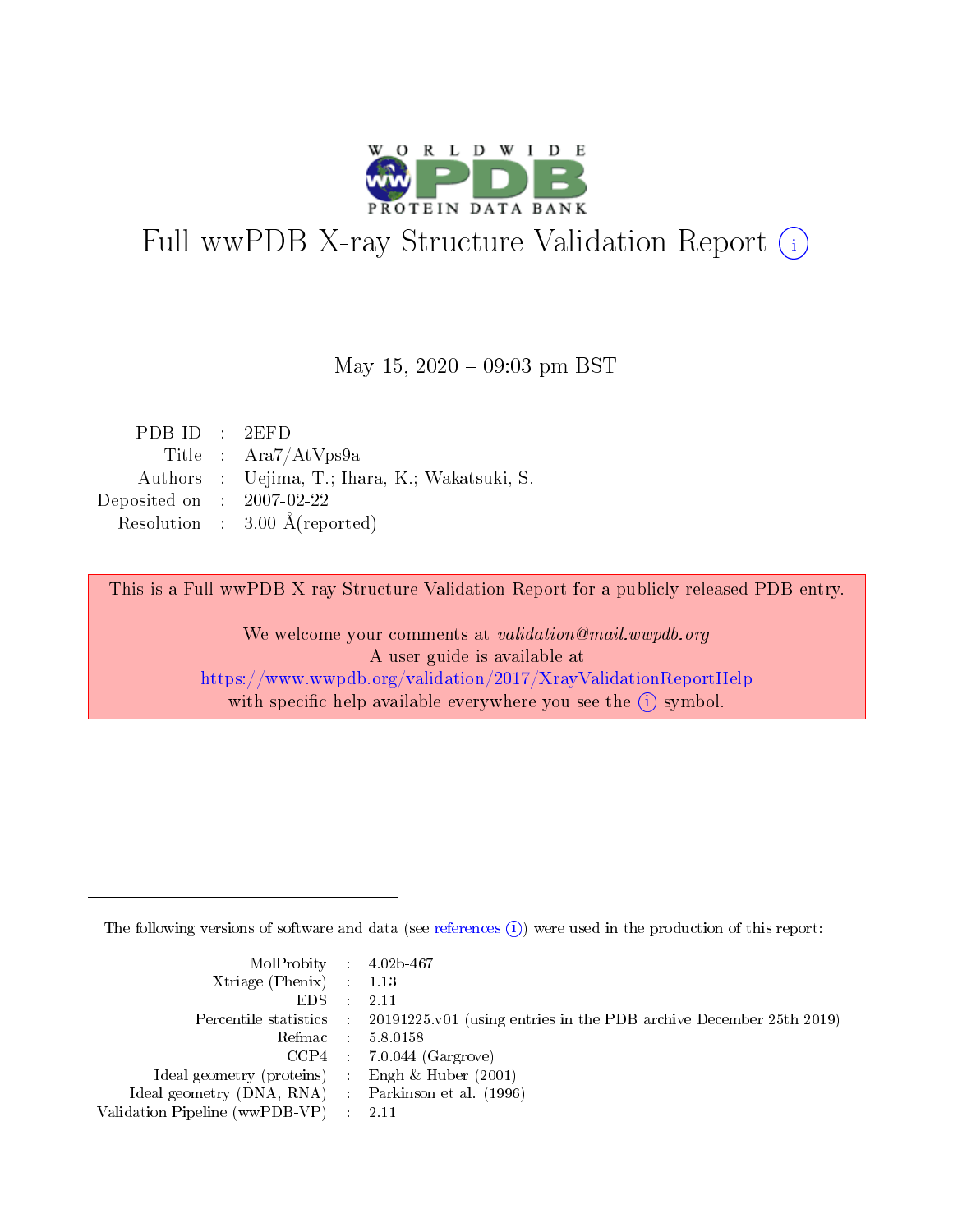# 1 [O](https://www.wwpdb.org/validation/2017/XrayValidationReportHelp#overall_quality)verall quality at a glance  $(i)$

The following experimental techniques were used to determine the structure: X-RAY DIFFRACTION

The reported resolution of this entry is 3.00 Å.

Percentile scores (ranging between 0-100) for global validation metrics of the entry are shown in the following graphic. The table shows the number of entries on which the scores are based.



| Metric                | Whole archive<br>$(\#\text{Entries})$ | Similar resolution<br>$(\#\text{Entries},\,\text{resolution}\,\,\text{range}(\textup{\AA}))$ |
|-----------------------|---------------------------------------|----------------------------------------------------------------------------------------------|
| $R_{free}$            | 130704                                | $209\overline{2}$ $(3.00-3.00)$                                                              |
| Clashscore            | 141614                                | $2416$ $(3.00-3.00)$                                                                         |
| Ramachandran outliers | 138981                                | $2333(3.00-3.00)$                                                                            |
| Sidechain outliers    | 138945                                | $2336(3.00-3.00)$                                                                            |
| RSRZ outliers         | 127900                                | $1990(3.00-3.00)$                                                                            |

The table below summarises the geometric issues observed across the polymeric chains and their fit to the electron density. The red, orange, yellow and green segments on the lower bar indicate the fraction of residues that contain outliers for  $>=3, 2, 1$  and 0 types of geometric quality criteria respectively. A grey segment represents the fraction of residues that are not modelled. The numeric value for each fraction is indicated below the corresponding segment, with a dot representing fractions <=5% The upper red bar (where present) indicates the fraction of residues that have poor fit to the electron density. The numeric value is given above the bar.

| Mol | Chain  | $\sqrt{\frac{1}{2}}$ Length | Quality of chain |     |     |                 |  |  |  |
|-----|--------|-----------------------------|------------------|-----|-----|-----------------|--|--|--|
|     | А      | 267                         | 66%              |     | 24% | 8%<br>$\bullet$ |  |  |  |
|     | $\cap$ | 267                         | 2%<br>74%        |     | 16% | 8%<br>$\bullet$ |  |  |  |
| ച   | В      | 181                         | 2%<br>59%        | 19% | 6%  | 16%             |  |  |  |
| ച   |        | 181                         | 6%<br>58%        | 26% |     | 16%             |  |  |  |

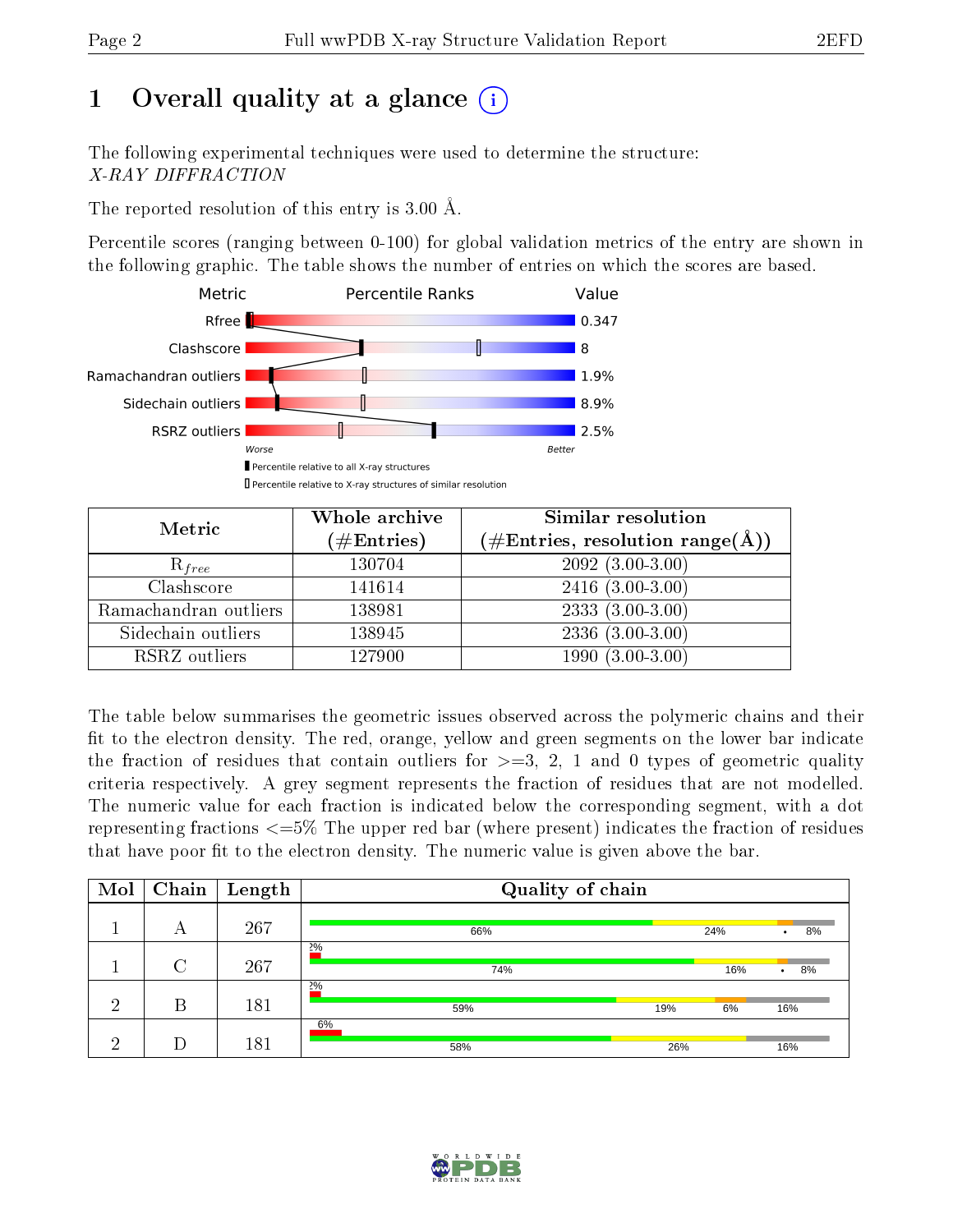# 2 Entry composition  $\left( \cdot \right)$

There are 2 unique types of molecules in this entry. The entry contains 6266 atoms, of which 0 are hydrogens and 0 are deuteriums.

In the tables below, the ZeroOcc column contains the number of atoms modelled with zero occupancy, the AltConf column contains the number of residues with at least one atom in alternate conformation and the Trace column contains the number of residues modelled with at most 2 atoms.

Molecule 1 is a protein called Similarity to vacuolar protein sorting-associated protein VPS9.

| Mol |  | Chain   Residues | Atoms            |                                                     |     |  |  | $\rm ZeroOcc \mid AltConf \mid Trace$ |  |  |
|-----|--|------------------|------------------|-----------------------------------------------------|-----|--|--|---------------------------------------|--|--|
|     |  | 246              | $\mathrm{Total}$ | $\overline{\mathbf{C}}$ and $\overline{\mathbf{C}}$ | -N  |  |  |                                       |  |  |
|     |  |                  | 1953             | 1242 324 375 12                                     |     |  |  |                                       |  |  |
|     |  | 246              |                  | Total C                                             | -N- |  |  |                                       |  |  |
|     |  |                  | 1953             | 1242 324 375 12                                     |     |  |  |                                       |  |  |

There are 4 discrepancies between the modelled and reference sequences:

| Chain |      | Residue   Modelled   Actual | Comment                     | Reference |
|-------|------|-----------------------------|-----------------------------|-----------|
|       | $-1$ | GLY                         | EXPRESSION TAG   UNP Q9LT31 |           |
|       |      | SER.                        | EXPRESSION TAG   UNP Q9LT31 |           |
|       | $-1$ | GLY                         | EXPRESSION TAG   UNP Q9LT31 |           |
|       |      | -SER-                       | EXPRESSION TAG   UNP Q9LT31 |           |

Molecule 2 is a protein called Small GTP-binding protein-like.

| Mol |     | Chain Residues   | Atoms     |  |      |  |  | $\text{ZeroOcc} \mid \text{AltConf} \mid \text{Trace} \mid$ |  |
|-----|-----|------------------|-----------|--|------|--|--|-------------------------------------------------------------|--|
|     |     | 152              | Total C N |  |      |  |  |                                                             |  |
|     |     | 1180 752 202 222 |           |  |      |  |  |                                                             |  |
|     |     |                  | Total C N |  |      |  |  |                                                             |  |
|     | 152 | 1180             | 752 202   |  | -222 |  |  |                                                             |  |

There are 4 discrepancies between the modelled and reference sequences:

| Chain |      | Residue   Modelled   Actual | Comment                     | Reference |
|-------|------|-----------------------------|-----------------------------|-----------|
|       | $-1$ | -GLY                        | EXPRESSION TAG   UNP Q9LT31 |           |
|       |      | SER.                        | EXPRESSION TAG   UNP Q9LT31 |           |
|       | $-1$ | -GLY                        | EXPRESSION TAG   UNP Q9LT31 |           |
|       |      | SER.                        | EXPRESSION TAG   UNP Q9LT31 |           |

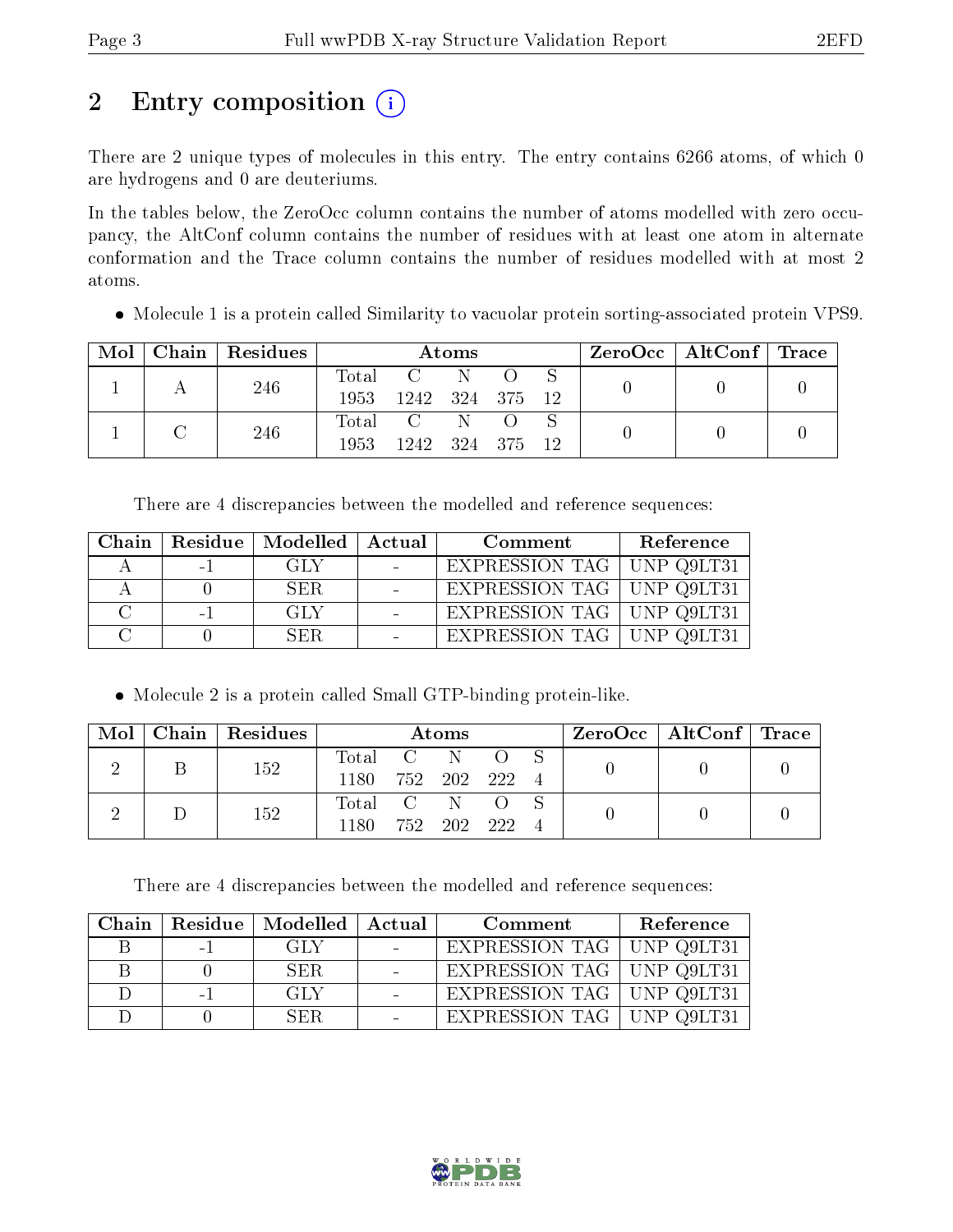# 3 Residue-property plots  $(i)$

These plots are drawn for all protein, RNA and DNA chains in the entry. The first graphic for a chain summarises the proportions of the various outlier classes displayed in the second graphic. The second graphic shows the sequence view annotated by issues in geometry and electron density. Residues are color-coded according to the number of geometric quality criteria for which they contain at least one outlier: green  $= 0$ , yellow  $= 1$ , orange  $= 2$  and red  $= 3$  or more. A red dot above a residue indicates a poor fit to the electron density (RSRZ  $> 2$ ). Stretches of 2 or more consecutive residues without any outlier are shown as a green connector. Residues present in the sample, but not in the model, are shown in grey.

- Chain A: 66% 24% 8%  $\Xi$  GLU  $\Xi$  GLU  $\Xi$  GLU  $\Xi$  GLU  $\Xi$  GLU  $\Xi$  GLU  $\Xi$ M17  $\frac{28}{2}$  $\frac{8}{2}$  $\frac{1}{2}$ I29  $\frac{33}{2}$ V34  $\frac{8}{25}$ F36 S37 N38 N39  $\frac{1}{2}$ P41  $\frac{1}{4}$ C47 A48  $\frac{2}{3}$ K56  $F_{61}$ R62  $\frac{2}{3}$ H64  $\frac{1}{2}$  $\frac{8}{10}$ W67  $\frac{1}{15}$  $\mathbb{E}$ E73  $\frac{82}{2}$  $\frac{2}{3}$ K84 K164 S174 H204 D105 L108 V115 F118 E122 N123  $L137$ L138 A139 Q140 A151 L156 V157 C158 I159 L160 N161 C162 C163 V165 I166 N167 L171 I175 A176 E179 F187 I192 Y193 K197 A198 N199 P200 P201 M87  $\frac{8}{1}$ R93 V94 T99 R215  $\frac{22}{2}$ Y225 F226 F227 T228  $^{1231}$ S232  $\frac{33}{2}$  $\frac{234}{2}$ S238 D241 A242 K254 <mark>s</mark>erge • Molecule 1: Similarity to vacuolar protein sorting-associated protein VPS9 Chain C:  $74%$  $16%$ 8%  $\frac{\bullet}{\overset{\circ}{\phantom{\alpha}}\phantom{\mathbf{2}}\mathbf{2}}$  $\frac{1}{2}$  $\frac{1}{2}$ **•**<br>F25  $\frac{463}{1524}$ **•**<br>P65 K107 K111 M112 S113  $L14$ V115 F118  $\frac{119}{2}$ S120  $\frac{1}{2}$ E122 N123 L124 D125 I126  $\Xi$  GLU  $\Xi$  GLU  $\Xi$  GLU  $\Xi$  GLU  $\Xi$  GLU  $\Xi$  GLU  $\Xi$  $\Xi$  .  $53<sup>7</sup>$ P43  $\frac{8}{3}$  $\mathbf{H}$  $571$ L75  $\frac{3}{2}$  $\frac{4}{8}$ R214 K254  $\frac{127}{2}$ P128  $\frac{131}{2}$ N132 W136  $\frac{137}{1}$ L138 I146 N147 A151 P152 R153 L156 V157 L170 P189 V190  $L191$ I192 I196 K197 R215 F226 N229 I230  $L231$ S232 A242 S246 L247 A259 R260 A261 R262 ILE SER GLY <u>Fi</u> • Molecule 2: Small GTP-binding protein-like Chain B: 59% 19% 6% 16% S REI 111528  $\frac{2}{12}$  $\frac{3}{1}$  $\frac{8}{10}$  $524$  $\frac{1}{2}$  $\frac{8}{2}$ R29  $\frac{8}{5}$ <mark>s</mark> S å å ä ä ä ä ä ä ä ä ä ä A45  $\frac{349}{2}$  $\frac{8}{9}$  $\frac{1}{2}$  $\frac{1}{2}$ D56  $\frac{1}{2}$ T58 V59  $\frac{80}{20}$ E62 I63  $\frac{1}{2}$  $\frac{5}{2}$ L75  $\overline{E}$  $\frac{1}{2}$  $\frac{1}{2}$  $\frac{8}{5}$  $\mathbf{e}$ **b**129 M150 • P172 • R100 N113 P114 N115 D126 L147  $E151$ T152 A157 T158 N159 Y165 E166 I167 A168 R169 R170 L171  $\frac{187}{2}$ N94 Q95 A96 ARG VAL GLN PRO THR GLU ASN • Molecule 2: Small GTP-binding protein-like Chain D:58% 26% 16%
- Molecule 1: Similarity to vacuolar protein sorting-associated protein VPS9

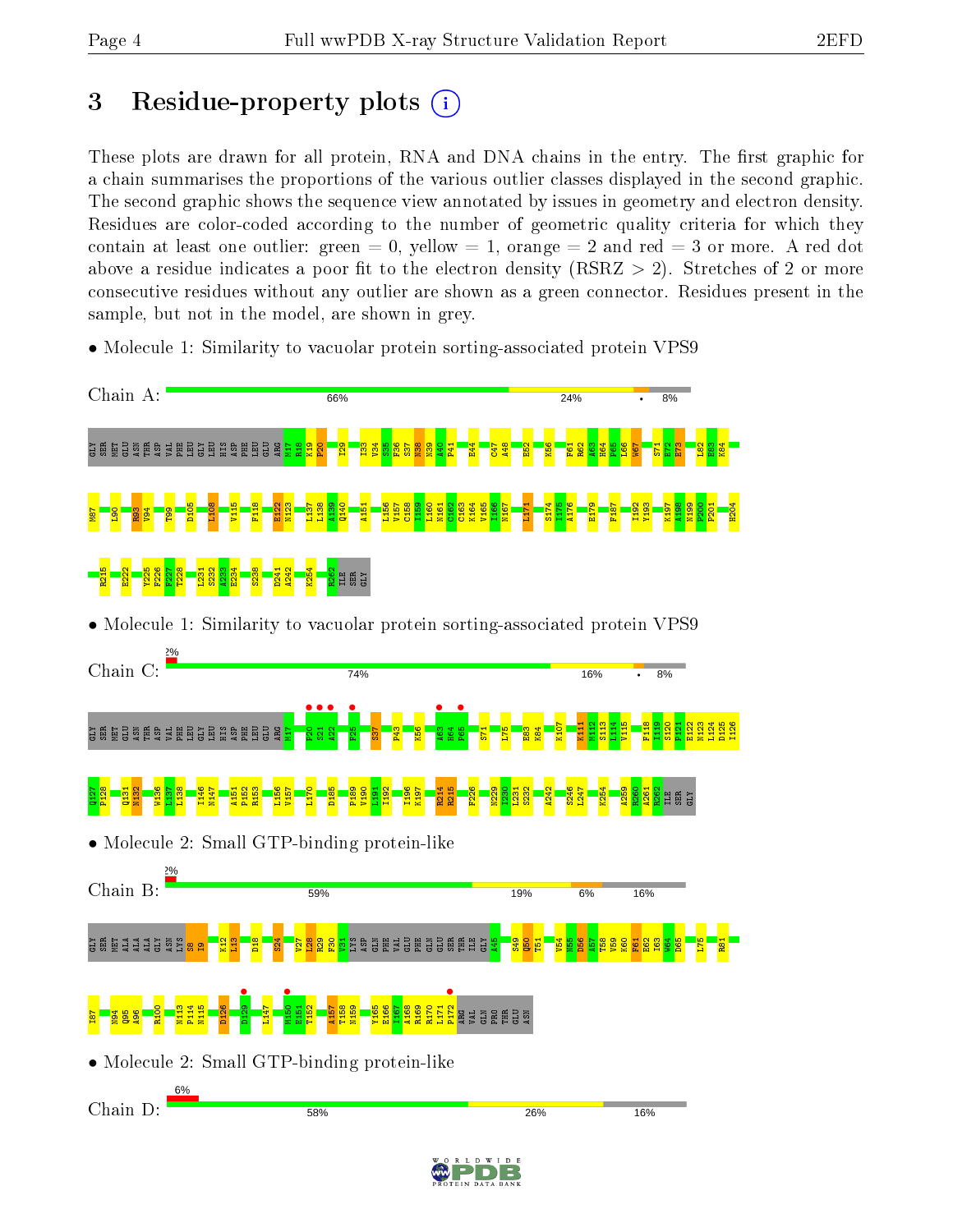

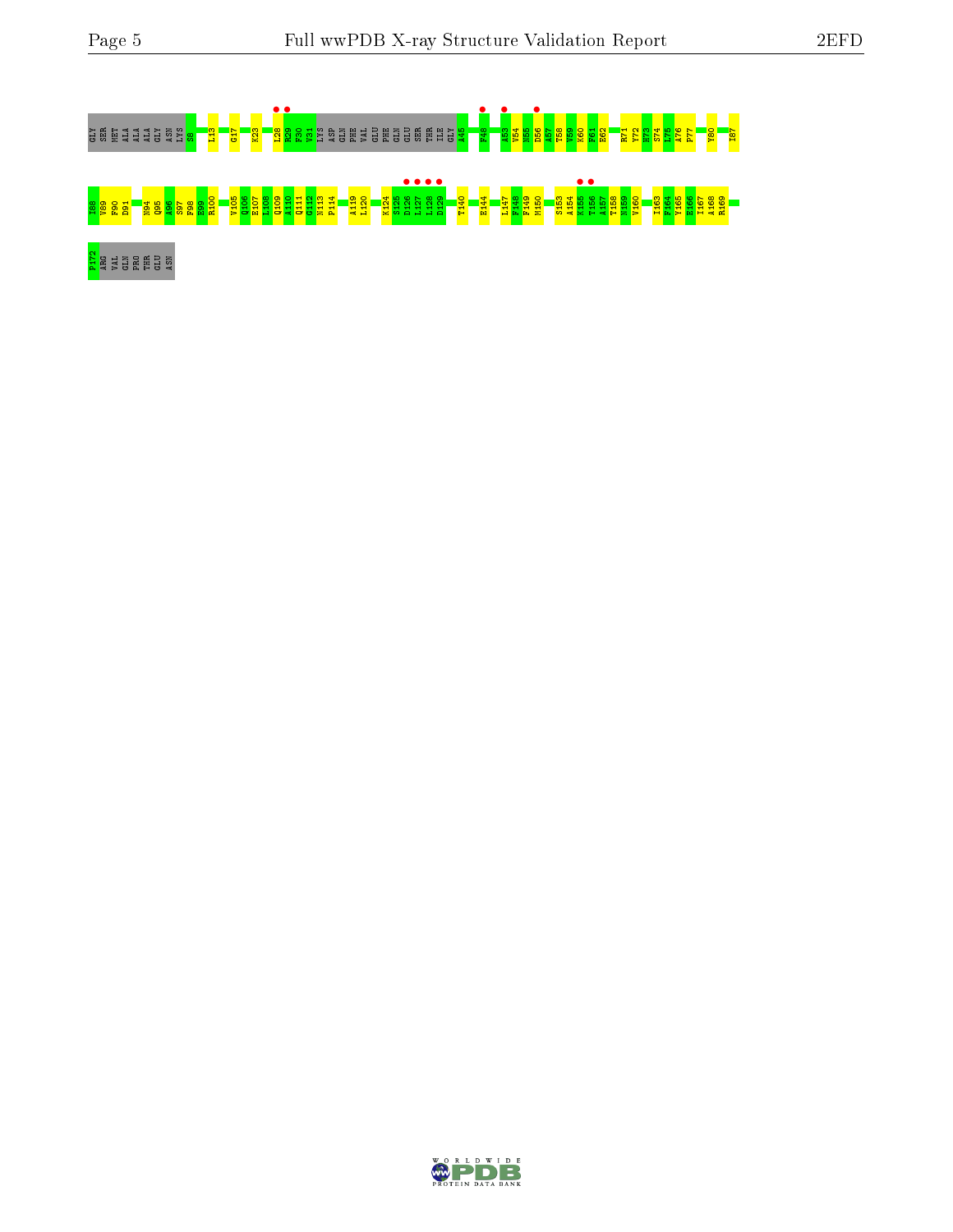# 4 Data and refinement statistics  $(i)$

| Property                                                             | <b>Value</b>                                       | Source     |
|----------------------------------------------------------------------|----------------------------------------------------|------------|
| Space group                                                          | $P_61$                                             | Depositor  |
| Cell constants                                                       | 189.54Å<br>$189.54\text{\AA}$<br>75.17Å            |            |
| a, b, c, $\alpha$ , $\beta$ , $\gamma$                               | $120.00^{\circ}$<br>$90.00^\circ$<br>$90.00^\circ$ | Depositor  |
| Resolution $(A)$                                                     | 38.95<br>$-3.00$                                   | Depositor  |
|                                                                      | 38.94<br>3.00<br>$\frac{1}{2}$                     | <b>EDS</b> |
| % Data completeness                                                  | $95.9(38.95-3.00)$                                 | Depositor  |
| (in resolution range)                                                | 95.9 (38.94-3.00)                                  | <b>EDS</b> |
| $R_{merge}$                                                          | 0.09                                               | Depositor  |
| $\mathrm{R}_{sym}$                                                   | 0.09                                               | Depositor  |
| $\overline{1$                                                        | 3.23 (at $3.01\text{\AA})$                         | Xtriage    |
| Refinement program                                                   | REFMAC 5.2.0005                                    | Depositor  |
|                                                                      | 0.306<br>0.351<br>$\mathbf{r}$                     | Depositor  |
| $R, R_{free}$                                                        | 0.304<br>0.347                                     | DCC        |
| $R_{free}$ test set                                                  | 1494 reflections $(5.02\%)$                        | wwPDB-VP   |
| Wilson B-factor $(A^2)$                                              | 74.0                                               | Xtriage    |
| Anisotropy                                                           | 0.085                                              | Xtriage    |
| Bulk solvent $k_{sol}(e/\mathring{A}^3)$ , $B_{sol}(\mathring{A}^2)$ | $0.29$ , $25.1$                                    | <b>EDS</b> |
| L-test for twinning <sup>2</sup>                                     | $>$ = 0.43, < $L^2$ > = 0.25<br>< L                | Xtriage    |
| Estimated twinning fraction                                          | $0.076$ for h,-h-k,-l                              | Xtriage    |
| $F_o, F_c$ correlation                                               | 0.85                                               | <b>EDS</b> |
| Total number of atoms                                                | 6266                                               | wwPDB-VP   |
| Average B, all atoms $(A^2)$                                         | 74.0                                               | wwPDB-VP   |

Xtriage's analysis on translational NCS is as follows: The largest off-origin peak in the Patterson function is  $2.17\%$  of the height of the origin peak. No significant pseudotranslation is detected.

<sup>&</sup>lt;sup>2</sup>Theoretical values of  $\langle |L| \rangle$ ,  $\langle L^2 \rangle$  for acentric reflections are 0.5, 0.333 respectively for untwinned datasets, and 0.375, 0.2 for perfectly twinned datasets.



<span id="page-5-1"></span><span id="page-5-0"></span><sup>1</sup> Intensities estimated from amplitudes.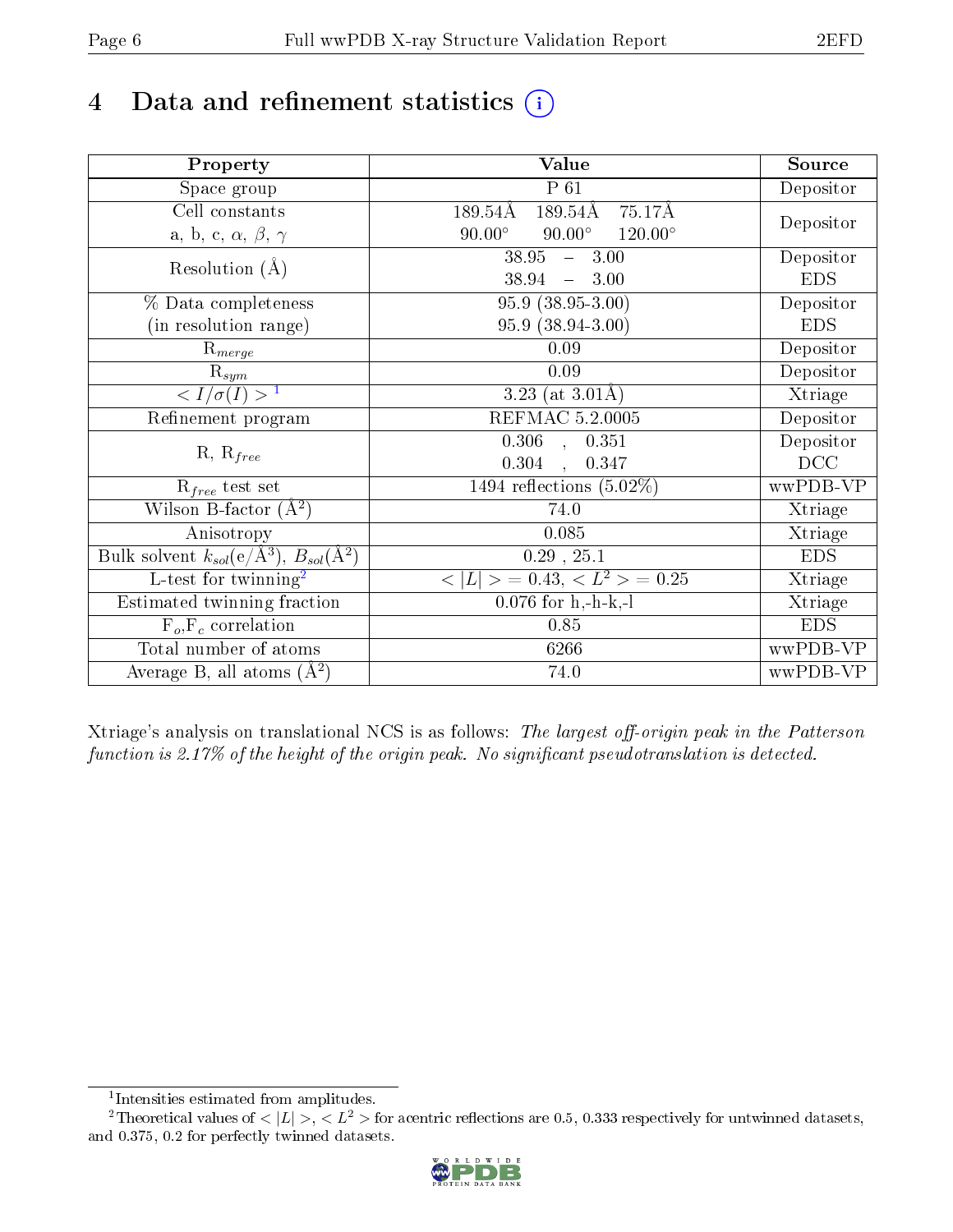# 5 Model quality  $(i)$

## 5.1 Standard geometry  $\overline{()}$

The Z score for a bond length (or angle) is the number of standard deviations the observed value is removed from the expected value. A bond length (or angle) with  $|Z| > 5$  is considered an outlier worth inspection. RMSZ is the root-mean-square of all Z scores of the bond lengths (or angles).

| Mol                         | Chain        |      | <b>Bond lengths</b> | Bond angles |                 |
|-----------------------------|--------------|------|---------------------|-------------|-----------------|
|                             |              | RMSZ | $\# Z  > 5$         | RMSZ        | $\# Z  > 5$     |
| $\vert$ 1                   | $\mathsf{A}$ | 0.48 | 0/1991              | 0.61        | 0/2687          |
| 1                           | C            | 0.46 | 0/1991              | 0.57        | 0/2687          |
| $\mathcal{D}$               | R            | 0.48 | 0/1200              | 0.62        | 0/1622          |
| $\mathcal{D}_{\mathcal{L}}$ | Ð            | 0.43 | $/1200\,$           | 0.59        | /1622           |
| All                         | АH           | 0.46 | $\sqrt{6382}$       | 0.60        | $^{\prime}8618$ |

There are no bond length outliers.

There are no bond angle outliers.

There are no chirality outliers.

There are no planarity outliers.

### 5.2 Too-close contacts  $\overline{()}$

In the following table, the Non-H and H(model) columns list the number of non-hydrogen atoms and hydrogen atoms in the chain respectively. The H(added) column lists the number of hydrogen atoms added and optimized by MolProbity. The Clashes column lists the number of clashes within the asymmetric unit, whereas Symm-Clashes lists symmetry related clashes.

| $\text{Mol}$ |      | $\mid$ Chain $\mid$ Non-H $\mid$ H(model) $\mid$ | $\vert$ H(added) |     | Clashes   Symm-Clashes |
|--------------|------|--------------------------------------------------|------------------|-----|------------------------|
|              | 1953 |                                                  | 1937             | 39  |                        |
|              | 1953 |                                                  | 1937             | 28  |                        |
|              | 1180 |                                                  | 1174             | 20  |                        |
|              | 1180 |                                                  | 1174             | ച   |                        |
|              | 6266 |                                                  | 6222             | 102 |                        |

The all-atom clashscore is defined as the number of clashes found per 1000 atoms (including hydrogen atoms). The all-atom clashscore for this structure is 8.

All (102) close contacts within the same asymmetric unit are listed below, sorted by their clash magnitude.

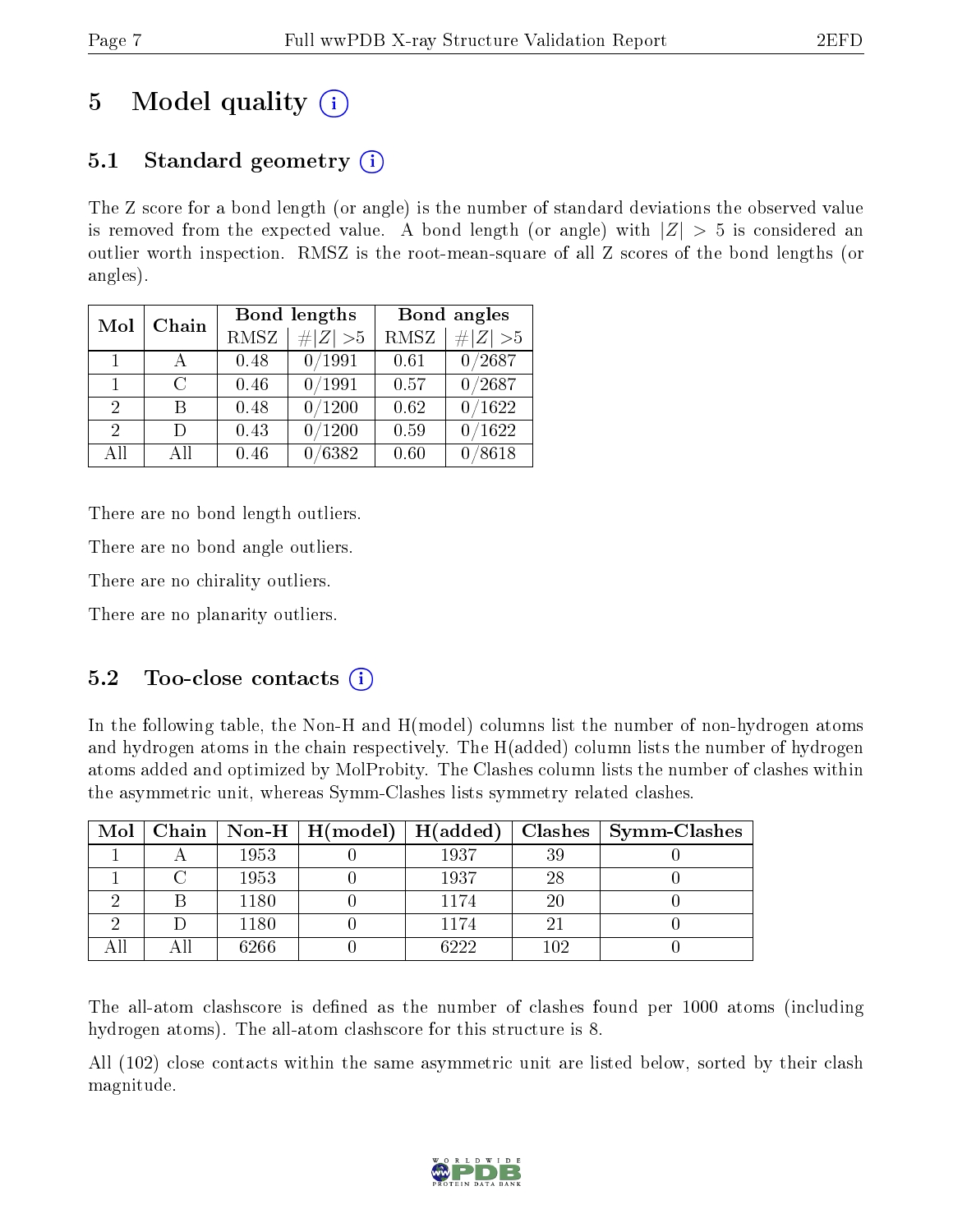| Atom-1                    | Atom-2                                 | Interatomic    | Clash             |  |
|---------------------------|----------------------------------------|----------------|-------------------|--|
|                           |                                        | distance $(A)$ | overlap $(A)$     |  |
| 2:D:105:VAL:HG12          | 2:D:109:GLN:HE21                       | 1.42           | 0.83              |  |
| 1:C:128:PRO:HA            | 1: C: 131: GLN: HG3                    | 1.63           | 0.79              |  |
| 1:A:48:ALA:O              | 1:A:52:GLU:HB2                         | 1.87           | 0.73              |  |
| 1:C:111:LYS:O             | 1:C:115:VAL:HG23                       | 1.89           | 0.71              |  |
| 1:A:41:PRO:HA             | 1:A:93:ARG:HH21                        | 1.55           | 0.71              |  |
| 2:D:105:VAL:HG12          | 2:D:109:GLN:NE2                        | 2.08           | 0.68              |  |
| 1: A:84: LYS:HG3          | 1:A:151:ALA:HB2                        | 1.75           | 0.68              |  |
| 1:A:176:ALA:HB2           | 1:C:138:LEU:HD21                       | 1.79           | 0.65              |  |
| 1: A: 161: ASN: O         | 1:A:165:VAL:HG23                       | 1.99           | 0.63              |  |
| 1: A:64: HIS: CE1         | 1:A:66:LEU:HB2                         | 2.34           | 0.63              |  |
| 2: B:51:THR:HA            | 2: B:60: LYS: HA                       | 1.80           | 0.62              |  |
| 1:C:115:VAL:HA            | 1:C:118:PHE:CE2                        | 2.35           | 0.61              |  |
| 2:B:29:ARG:HH11           | 2:B:157:ALA:HB2                        | 1.67           | 0.59              |  |
| 1:C:128:PRO:CA            | 1:C:131:GLN:HG3                        | 2.33           | 0.59              |  |
| 1:C:170:LEU:HD21          | 1:C:190:VAL:HG21                       | 1.83           | 0.59              |  |
| 2:D:120:LEU:HD23          | 2:D:149:PHE:HD2                        | 1.66           | 0.59              |  |
| 1: A: 156: LEU: HD23      | 1: A:160:LEU:HG                        | 1.84           | 0.58              |  |
| 2:D:163:ILE:O             | 2:D:167:ILE:HG13                       | 2.03           | 0.58              |  |
| 1:A:38:ASN:CG             | 1:A:38:ASN:O                           | 2.41           | 0.57              |  |
| 2:B:61:PHE:HB3            | 2:B:63:ILE:HD11                        | 1.86           | 0.57              |  |
| 2:D:107:GLU:O             | 2:D:111:GLN:HG2                        | 2.04           | 0.57              |  |
| 1:C:229:ASN:O             | 1:C:232:SER:OG                         | 2.17           | 0.57              |  |
| 1:C:146:ILE:HG23          | 1:C:147:ASN:OD1                        | 2.04           | 0.56              |  |
| 2: B: 166: GLU: O         | 2:B:170:ARG:HG3                        | 2.07           | $0.54\,$          |  |
| 1: A: 105: ASP: OD2       | 1:A:204:HIS:HB3                        | 2.08           | 0.54              |  |
| 1:A:39:ASN:HB2            | 1: A:93:ARG:HH12                       | 1.73           | 0.54              |  |
| 1:A:167:ASN:O             | 1: A:171: LEU: HB2                     | 2.09           | 0.53              |  |
| 1: A:41: PRO:HA           | 1:A:93:ARG:NH2                         | 2.22           | 0.53              |  |
| 1:C:226:PHE:O             | 1:C:229:ASN:HB2                        | 2.09           | $\overline{0.52}$ |  |
| 2:D:17:GLY:O              | 2:D:23:LYS:HE3                         | 2.10           | $0.52\,$          |  |
| $2:B:126:ASP\overline{N}$ | 2:B:126:ASP:OD2                        | 2.39           | 0.52              |  |
| 1: A: 108: LEU: HD21      | 1:A:234:GLU:HG3                        | 1.92           | 0.52              |  |
| 1:A:115:VAL:H A           | 1: A:118: PHE:CE2                      | 2.45           | 0.51              |  |
| 1:C:84:LYS:HG3            | 1:C:151:ALA:HB2                        | 1.91           | 0.51              |  |
| 1:C:83:GLU:CD             | 1:C:152:PRO:HG2                        | 2.31           | 0.51              |  |
| 1:A:241:ASP:O             | 1:A:242:ALA:C                          | 2.49           | 0.51              |  |
| 1: A:225: TYR:OH          | 2: B: 65: ASP: O                       | 2.29           | 0.50              |  |
| 1: A:36: PHE:O            | 1:A:93:ARG:NH1                         | 2.45           | 0.50              |  |
| 1:C:153:ARG:O             | $1:C:157:V\overline{\mathrm{AL:HG}23}$ | 2.11           | 0.50              |  |
| 1:C:242:ALA:HB1           | 1:C:247:LEU:O                          | 2.10           | 0.50              |  |
| 2:B:13:LEU:HD21           | 2:B:87:ILE:HG13                        | 1.93           | 0.50              |  |
| 2:D:91:ASP:HB3            | 2:D:94:ASN:HB2                         | 1.93           | 0.50              |  |

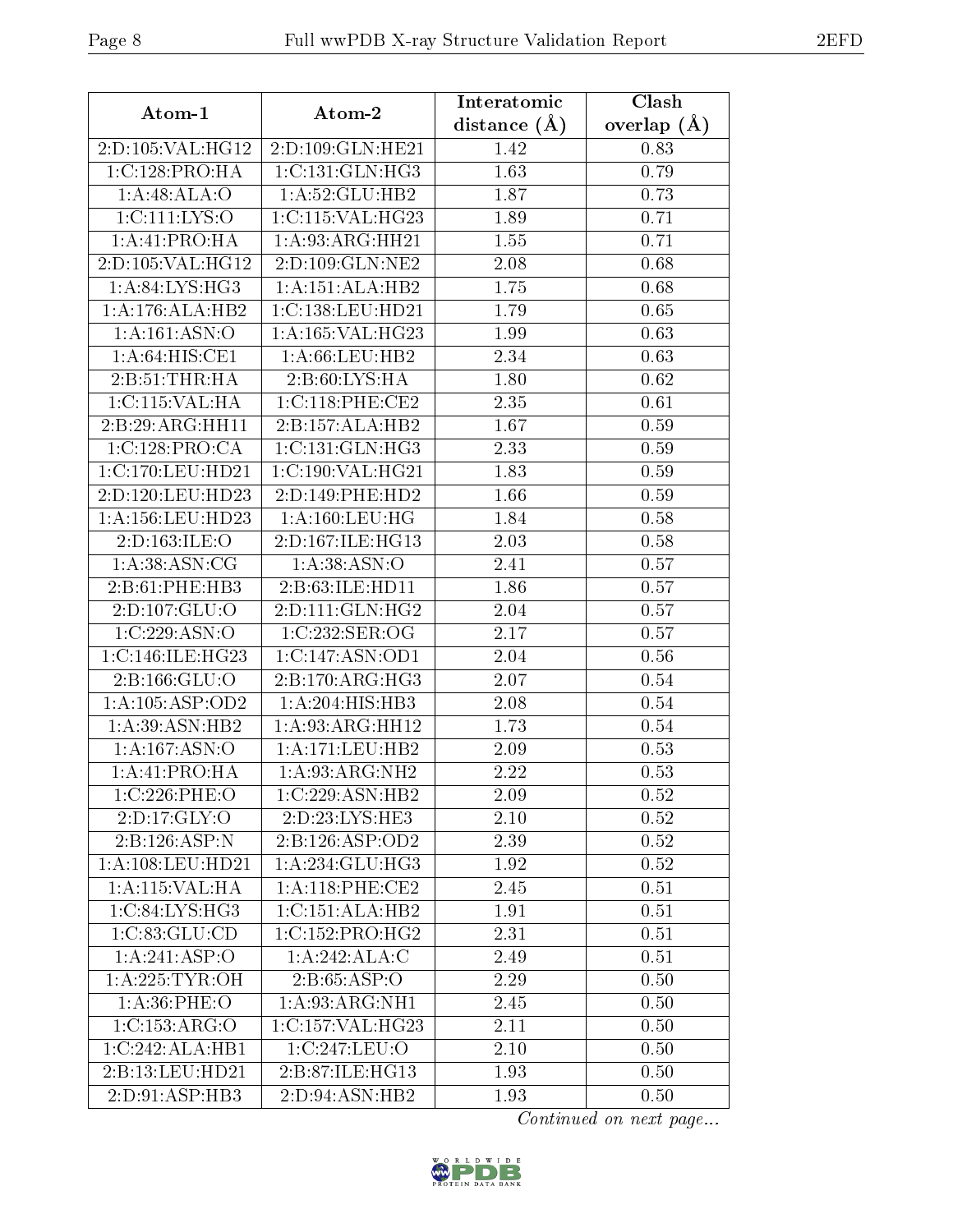| Continuation providus page |                              |                   | Clash         |
|----------------------------|------------------------------|-------------------|---------------|
| Atom-1                     | Atom-2                       | distance $(\AA)$  | overlap $(A)$ |
| 2: B:94: ASN:O             | 2:B:96:ALA:N                 | 2.46              | 0.49          |
| 1:C:128:PRO:HA             | 1:C:131:GLN:CG               | 2.41              | 0.48          |
| 2:D:120:LEU:HD23           | 2:D:149:PHE:CD2              | 2.47              | 0.48          |
| $1:$ A:157:VAL:O           | 1: A: 158: CYS: C            | 2.52              | 0.48          |
| 1:C:132:ASN:HB3            | 1:C:136:TRP:NE1              | 2.28              | 0.48          |
| 1: A: 163: CYS: SG         | 1:A:187:PHE:HZ               | 2.37              | 0.47          |
| 1:A:37:SER:HA              | 1: A:93: ARG: HD2            | 1.96              | 0.47          |
| 1: A: 199: ASN: O          | 1:A:201:PRO:HD3              | 2.13              | 0.47          |
| 1: A: 138: LEU: HB3        | 1:A:165:VAL:HG11             | 1.97              | 0.46          |
| 2:D:87:ILE:HA              | 2:D:119:ALA:O                | 2.16              | 0.46          |
| 2:B:61:PHE:HB3             | 2:B:63:ILE:CD1               | 2.45              | 0.46          |
| 2:D:90:PHE:HB2             | 2:D:97:SER:HB2               | 1.97              | 0.46          |
| 1:C:120:SER:OG             | 1:C:122:CLU:HG2              | 2.16              | 0.46          |
| 2:D:76:ALA:N               | 2:D:77:PRO:HD2               | 2.31              | 0.46          |
| 2:D:77:PRO:HA              | 2:D:80:TYR:CE1               | 2.51              | 0.46          |
| 1:C:185:ASP:O              | 1:C:189:PRO:HG2              | 2.16              | 0.45          |
| 1:C:126:ILE:HG22           | 1:C:131:GLN:HG2              | 1.98              | 0.45          |
| 1: A: 192: ILE: O          | 1: A: 193: TYR: C            | 2.56              | 0.45          |
| 1:C:124:LEU:HB3            | 2:D:72:TYR:OH                | 2.17              | 0.45          |
| 1: A:61:PHE:HE1            | 1:A:82:LEU:HD22              | 1.81              | 0.44          |
| 1: C: 132: ASN: HB3        | $1:C:136$ : TRP: $CE2$       | 2.52              | 0.44          |
| 2: B:24: SER:O             | 2:B:28:LEU:HD23              | 2.18              | 0.44          |
| 1:C:107:LYS:NZ             | 1:C:111:LYS:HE3              | 2.32              | 0.44          |
| 1: A:140: GLN:OE1          | 1:A:197:LYS:HB3              | $\overline{2.17}$ | 0.44          |
| 1: A: 163: CYS: HG         | 1:A:187:PHE:HZ               | 1.65              | 0.44          |
| 2:B:8:SER:HB3              | 2:Bi:58:THR:O                | 2.17              | 0.44          |
| 1: A:90: LEU:O             | 1: A:94: VAL: HG22           | 2.18              | 0.43          |
| 1:A:29:ILE:O               | 1:A:33:ILE:HG13              | 2.19              | 0.43          |
| 1: A:87: MET:HE3           | 1: A:94: VAL: HG21           | 1.99              | 0.43          |
| 1:A:44:GLU:H               | 1: A:44: GLU:CD              | 2.21              | 0.43          |
| 2:B:9:ILE:HB               | 2:B:59:VAL:HG23              | 2.01              | 0.43          |
| 2:D:23:LYS:HB3             | 2:D:89:VAL:HG21              | 2.01              | 0.43          |
| 1:C:192:ILE:O              | 1:C:196:ILE:HG13             | 2.19              | 0.43          |
| 2:D:140:THR:O              | $2:D:144:GLU:H\overline{G3}$ | 2.19              | 0.42          |
| 2:B:168:ALA:HA             | 2:B:171:LEU:HD12             | 2.01              | 0.42          |
| 2:B:54:VAL:HG12            | 2: B: 165: TYR: CD2          | 2.54              | 0.42          |
| 1:A:64:HIS:HE1             | 1: A:66:LEU:HB2              | 1.82              | 0.42          |
| 1: A:39: ASN:O             | 1: A:93: ARG: CZ             | 2.67              | 0.42          |
| 2:B:152:THR:HA             | 2:B:159:ASN:HB2              | 2.02              | 0.42          |
| 1:C:214:ARG:O              | 1:C:215:ARG:C                | 2.58              | 0.42          |
| 2:D:90:PHE:CE1             | 2:D:98:PHE:HB2               | 2.54              | 0.42          |

Continued from previous page.

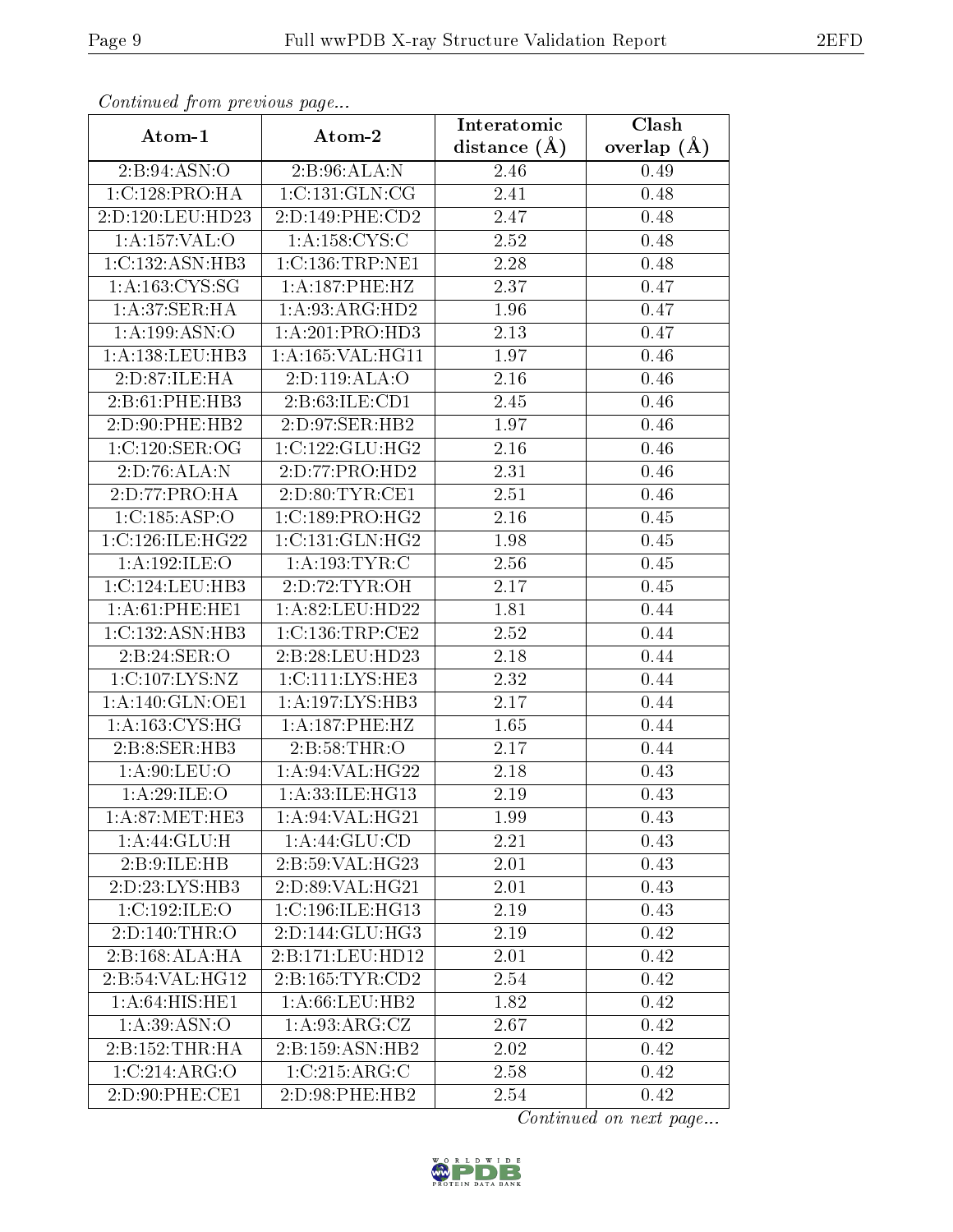| Atom-1            | Atom-2            | Interatomic<br>distance $(A)$ | Clash<br>overlap $(A)$ |
|-------------------|-------------------|-------------------------------|------------------------|
| 1: A: 122: GLU:O  | 1:A:123:ASN:C     | 2.56                          | 0.42                   |
| 1:C:259:ALA:C     | 1:C:261:ALA:H     | 2.21                          | 0.42                   |
| 1: A:73: GLU:HG3  | 1: A:73: GLU:H    | 1.60                          | 0.42                   |
| 2:B:12:LYS:NZ     | 2:B:81:ARG:O      | 2.51                          | 0.42                   |
| 1:C:71:SER:O      | 1: C: 75: LEU: HG | 2.18                          | 0.42                   |
| 2:D:160:VAL:O     | 2:D:163:ILE:HG22  | 2.20                          | 0.42                   |
| 1: A:222: GLU:O   | 1:A:226:PHE:HD1   | 2.03                          | 0.42                   |
| 1: A: 160: LEU: O | 1: A:164:LYS:HG3  | 2.19                          | 0.41                   |
| 2:B:30:PHE:CE1    | 2:B:50:GLN:HG2    | 2.56                          | 0.41                   |
| 1:C:189:PRO:HG3   | 2:D:72:TYR:CE1    | 2.55                          | 0.41                   |
| 2:D:113:ASN:HA    | 2:D:114:PRO:HD3   | 1.82                          | 0.41                   |
| 1:C:120:SER:O     | 1:C:123:ASN:HB2   | 2.21                          | 0.41                   |
| 1: A:19: LYS: HA  | 1:A:20:PRO:HD3    | 1.95                          | 0.41                   |
| 1: A:39: ASN:O    | 1: A:93:ARG:NH1   | 2.54                          | 0.40                   |
| 2: D: 165: TYR: O | 2:D:168:ALA:HB3   | 2.21                          | 0.40                   |
| 2:B:113:ASN:HA    | 2:B:114:PRO:HD3   | 1.84                          | 0.40                   |
| 1:C:125:ASP:CG    | 2:D:71:ARG:HE     | 2.24                          | 0.40                   |
| 1:A:232:SER:HB2   | 2:B:75:LEU:HD13   | 2.04                          | 0.40                   |
| 2:B:171:LEU:HA    | 2:B:172:PRO:HD2   | 1.83                          | 0.40                   |

Continued from previous page...

There are no symmetry-related clashes.

### 5.3 Torsion angles (i)

#### 5.3.1 Protein backbone (i)

In the following table, the Percentiles column shows the percent Ramachandran outliers of the chain as a percentile score with respect to all X-ray entries followed by that with respect to entries of similar resolution.

The Analysed column shows the number of residues for which the backbone conformation was analysed, and the total number of residues.

| Mol            | Chain         | Analysed        | Favoured     | Allowed     | Outliers  |                | Percentiles |
|----------------|---------------|-----------------|--------------|-------------|-----------|----------------|-------------|
|                | А             | $244/267(91\%)$ | 209 $(86\%)$ | 31 $(13%)$  | $4(2\%)$  | $\overline{9}$ | 40          |
| $\mathbf{1}$   | $\mathcal{C}$ | $244/267(91\%)$ | 218 (89%)    | $23(9\%)$   | $3(1\%)$  | 13             | 48          |
| $\overline{2}$ | B             | 148/181(82%)    | $132(89\%)$  | $13(9\%)$   | $3(2\%)$  | $\overline{7}$ | 34          |
| $\overline{2}$ | D             | 148/181(82%)    | $123(83\%)$  | $20(14\%)$  | $5(3\%)$  | 3 <sup>2</sup> | 20          |
| All            | All           | 784/896 (88%)   | 682 (87%)    | 87 $(11\%)$ | $15(2\%)$ | 8              | 36          |

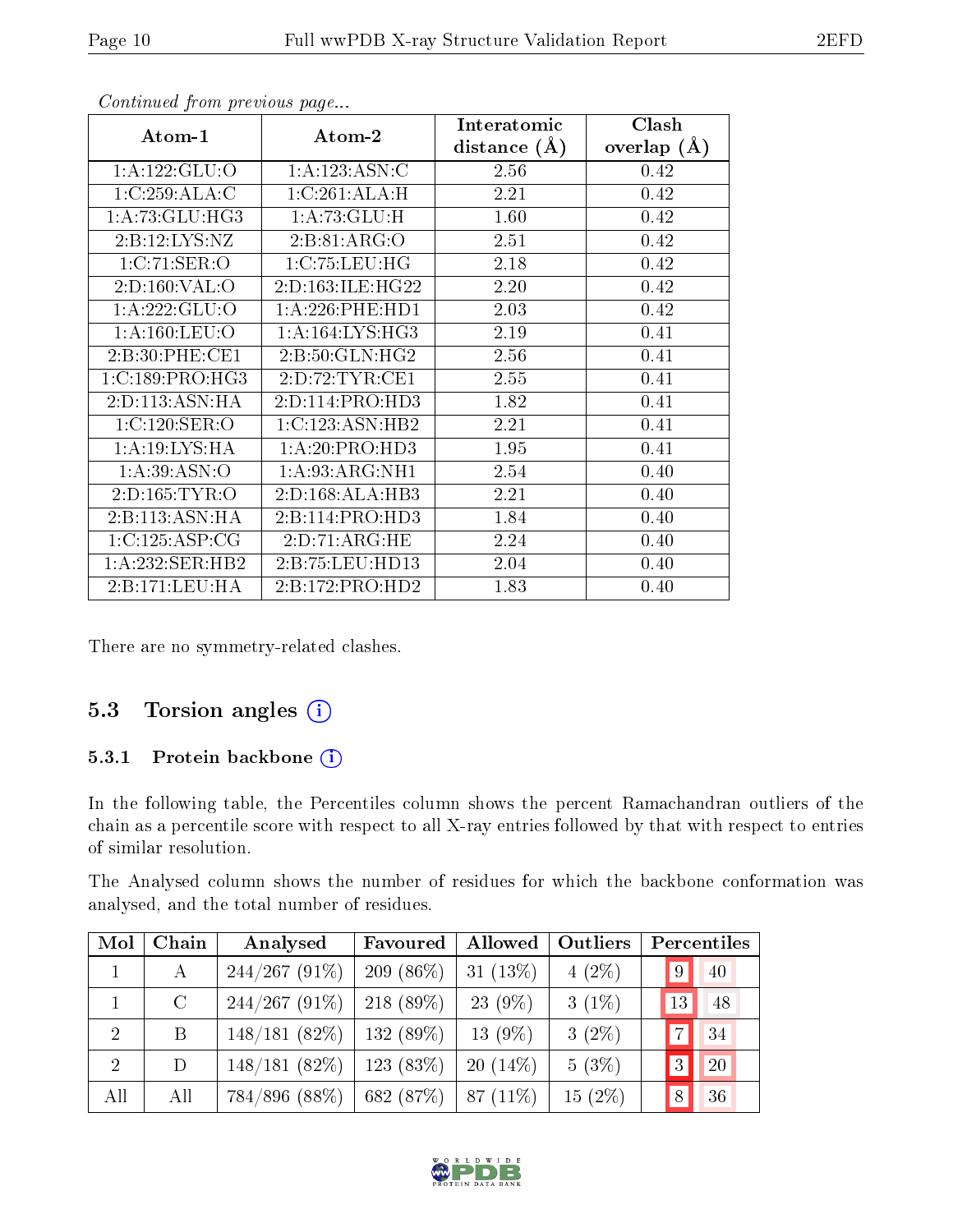| Mol            | Chain              | Res | Type             |
|----------------|--------------------|-----|------------------|
| 1              | А                  | 67  | TRP              |
| $\overline{2}$ | B                  | 95  | <b>GLN</b>       |
| $\overline{2}$ | D                  | 56  | <b>ASP</b>       |
| $\mathbf{1}$   | А                  | 215 | $\rm{ARG}$       |
| $\overline{2}$ | D                  | 124 | <b>LYS</b>       |
| $\overline{2}$ | B                  | 56  | $\overline{A}SP$ |
| $\mathbf{1}$   | $\overline{C}$     | 215 | $\rm{ARG}$       |
| $\overline{2}$ | D                  | 95  | <b>GLN</b>       |
| $\overline{2}$ | B                  | 157 | <b>ALA</b>       |
| $\overline{2}$ | $\mathbf{D}$       | 74  | SER              |
| $\overline{2}$ | D                  | 154 | ALA              |
| $\mathbf{1}$   | $\overline{A}$     | 20  | PRO              |
| $\mathbf{1}$   | $\bf{A}$           | 71  | SER              |
| $\mathbf 1$    | $\overline{C}$     | 37  | SER              |
|                | $\overline{\rm C}$ | 43  | PRO              |

All (15) Ramachandran outliers are listed below:

#### 5.3.2 Protein sidechains (i)

In the following table, the Percentiles column shows the percent sidechain outliers of the chain as a percentile score with respect to all X-ray entries followed by that with respect to entries of similar resolution.

The Analysed column shows the number of residues for which the sidechain conformation was analysed, and the total number of residues.

| Mol                         | Chain   | Analysed           | Rotameric   | Outliers   |    | Percentiles |
|-----------------------------|---------|--------------------|-------------|------------|----|-------------|
|                             | A       | $217/235(92\%)$    | 198 (91\%)  | $19(9\%)$  | 10 | 36          |
|                             | $\rm C$ | $217/235(92\%)$    | 206(95%)    | 11 $(5%)$  | 24 | 60          |
| $\mathcal{D}_{\mathcal{L}}$ | B       | $120/143(84\%)$    | 102(85%)    | 18 $(15%)$ | 3  | 14          |
| $\mathcal{D}_{\mathcal{L}}$ | D.      | $120/143(84\%)$    | $108(90\%)$ | $12(10\%)$ |    | 29          |
| All                         | All     | $674/756$ $(89\%)$ | 614 (91\%)  | 60 $(9\%)$ | 9  | 35          |

All (60) residues with a non-rotameric sidechain are listed below:

| Mol | Chain | Res | <b>Type</b> |
|-----|-------|-----|-------------|
|     |       | 34  | VAL         |
|     |       | 38  | <b>ASN</b>  |
|     |       | 47  | <b>CYS</b>  |
|     |       | 56  | LYS         |
|     |       | 62  | ${\rm ARG}$ |

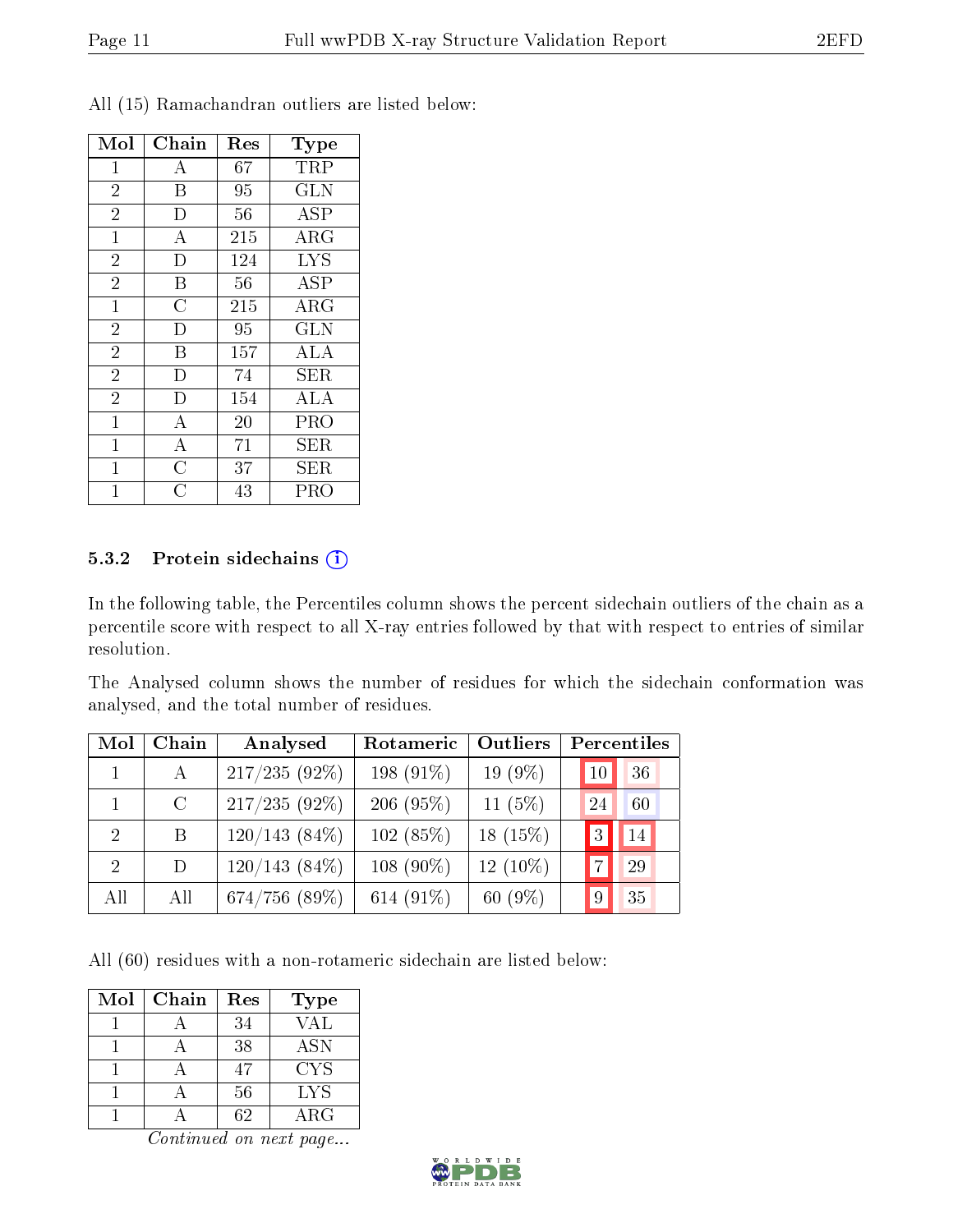| Mol            | $\overline{\text{Chain}}$                                                                                                                                                                                     | Res              | $\mathrm{Type}$                                           |
|----------------|---------------------------------------------------------------------------------------------------------------------------------------------------------------------------------------------------------------|------------------|-----------------------------------------------------------|
| $\mathbf{1}$   | $\mathbf{A}$                                                                                                                                                                                                  | 67               | <b>TRP</b>                                                |
| $\mathbf 1$    | $\overline{A}$                                                                                                                                                                                                | $73\,$           | $\overline{\text{GLU}}$                                   |
| $\mathbf{1}$   |                                                                                                                                                                                                               | 93               | $\overline{\rm{ARG}}$                                     |
| $\overline{1}$ |                                                                                                                                                                                                               | 99               | <b>THR</b>                                                |
| $\overline{1}$ |                                                                                                                                                                                                               | 108              | LEU                                                       |
| $\mathbf{1}$   |                                                                                                                                                                                                               | $\overline{122}$ | GLU                                                       |
| $\mathbf{1}$   |                                                                                                                                                                                                               | 137              | LEU                                                       |
| $\mathbf{1}$   |                                                                                                                                                                                                               | 171              | LEU                                                       |
| $\overline{1}$ |                                                                                                                                                                                                               | 174              | SER                                                       |
| $\overline{1}$ |                                                                                                                                                                                                               | 179              | $\overline{{\rm GLU}}$                                    |
| $\mathbf{1}$   |                                                                                                                                                                                                               | 228              | $\overline{\text{THR}}$                                   |
| $\overline{1}$ |                                                                                                                                                                                                               | 231              | <b>LEU</b>                                                |
| $\overline{1}$ | $\frac{\overline{A}}{\overline{A}} \frac{\overline{A}}{\overline{A}} \frac{\overline{A}}{\overline{A}} \frac{\overline{A}}{\overline{A}} \frac{\overline{A}}{\overline{A}} \frac{\overline{A}}{\overline{A}}$ | 238              | $\overline{\text{SER}}$                                   |
| $\overline{1}$ |                                                                                                                                                                                                               | $\overline{254}$ | $\overline{\text{LYS}}$                                   |
| $\overline{2}$ | $\overline{\mathbf{B}}$                                                                                                                                                                                       | $\overline{8}$   | $\overline{\text{SER}}$                                   |
| $\overline{2}$ | $\frac{1}{\text{B}}$                                                                                                                                                                                          | $\boldsymbol{9}$ | $\frac{\overline{\textrm{ILE}}}{\overline{\textrm{LEU}}}$ |
| $\overline{2}$ | $\overline{\mathrm{B}}$                                                                                                                                                                                       | $\overline{13}$  |                                                           |
| $\overline{2}$ | $\overline{\mathbf{B}}$                                                                                                                                                                                       | $18\,$           | $\overline{\text{ASP}}$                                   |
| $\overline{2}$ | $\overline{\mathrm{B}}$                                                                                                                                                                                       | $\overline{24}$  | $\overline{\text{SER}}$                                   |
| $\overline{2}$ | $\overline{\mathrm{B}}$                                                                                                                                                                                       | $\overline{27}$  | <b>VAL</b>                                                |
| $\overline{2}$ | $\overline{B}$                                                                                                                                                                                                | $\overline{28}$  | LEU                                                       |
| $\overline{2}$ | $\overline{\mathbf{B}}$                                                                                                                                                                                       | 49               | $\overline{\text{SER}}$                                   |
| $\overline{2}$ | $\overline{\mathrm{B}}$                                                                                                                                                                                       | $\overline{50}$  | $\overline{\text{GLN}}$                                   |
| $\overline{2}$ | $\overline{B}$                                                                                                                                                                                                | $56\,$           | $\overline{\text{ASP}}$                                   |
| $\overline{2}$ | $\overline{\mathrm{B}}$                                                                                                                                                                                       | 61               | PHE                                                       |
| $\overline{c}$ | $\overline{\mathrm{B}}$                                                                                                                                                                                       | 62               | $\overline{\text{GLU}}$                                   |
| $\overline{2}$ | $\overline{B}$                                                                                                                                                                                                | 100              | $\overline{\rm{ARG}}$                                     |
| $\overline{2}$ | $\overline{\mathrm{B}}$                                                                                                                                                                                       | 115              | <b>ASN</b>                                                |
| $\overline{2}$ | $\overline{\mathrm{B}}$                                                                                                                                                                                       | 126              | $\overline{\text{ASP}}$                                   |
| $\overline{c}$ | Β                                                                                                                                                                                                             | 147              | <b>LEU</b>                                                |
| $\overline{c}$ | B                                                                                                                                                                                                             | 158              | <b>THR</b>                                                |
| $\overline{2}$ |                                                                                                                                                                                                               | 169              | $\overline{\text{ARG}}$                                   |
| $\overline{1}$ | $\overline{B}$ $\overline{C}$ $\overline{C}$ $\overline{C}$ $\overline{C}$ $\overline{C}$ $\overline{C}$ $\overline{C}$ $\overline{C}$ $\overline{C}$                                                         | 37               | <b>SER</b>                                                |
| $\overline{1}$ |                                                                                                                                                                                                               | $\overline{56}$  | $\overline{\text{LYS}}$                                   |
| $\mathbf 1$    |                                                                                                                                                                                                               | <sup>111</sup>   | $\overline{\text{LYS}}$                                   |
| $\mathbf 1$    |                                                                                                                                                                                                               | $\overline{113}$ | $\overline{\text{SER}}$                                   |
| $\mathbf 1$    |                                                                                                                                                                                                               | 132              | $\overline{\text{ASN}}$                                   |
| $\overline{1}$ |                                                                                                                                                                                                               | 156              | $\overline{\text{LEU}}$                                   |
| $\mathbf 1$    |                                                                                                                                                                                                               | 197              | $\overline{\text{LYS}}$                                   |
| $\mathbf 1$    |                                                                                                                                                                                                               | 214              | $\overline{\rm{ARG}}$                                     |
| $\mathbf 1$    |                                                                                                                                                                                                               | 231              | $\overline{\text{LEU}}$                                   |
| $\mathbf{1}$   | $\overline{\overline{\rm C}}$                                                                                                                                                                                 | 246              | <b>SER</b>                                                |

Continued from previous page...

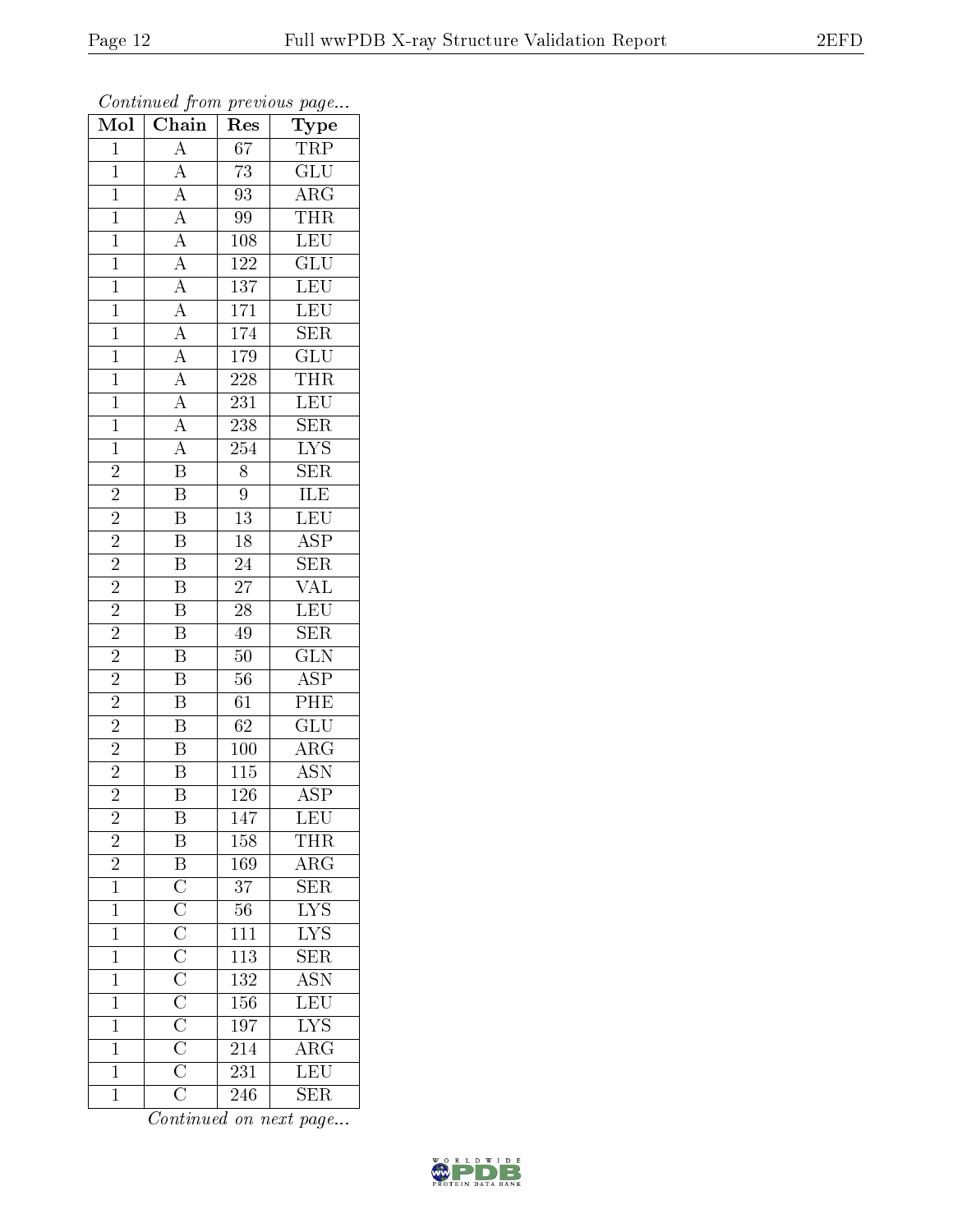| Mol            | Chain              | Res    | Type       |
|----------------|--------------------|--------|------------|
| $\mathbf{1}$   | $\overline{\rm C}$ | 254    | <b>LYS</b> |
| $\overline{2}$ | D                  | 13     | LEU        |
| $\overline{2}$ | D                  | $28\,$ | LEU        |
| $\overline{2}$ | D                  | 54     | <b>VAL</b> |
| $\overline{2}$ | D                  | 58     | THR        |
| $\overline{2}$ | D                  | 60     | <b>LYS</b> |
| $\overline{2}$ | D                  | 62     | GLU        |
| $\overline{2}$ | D                  | 100    | $\rm{ARG}$ |
| $\overline{2}$ | D                  | 147    | <b>LEU</b> |
| $\overline{2}$ | D                  | 150    | MET        |
| $\overline{2}$ | D                  | 153    | SER        |
| $\overline{2}$ | Ð                  | 158    | THR        |
| $\overline{2}$ | Е                  | 169    | $\rm{ARG}$ |

Continued from previous page...

Some sidechains can be flipped to improve hydrogen bonding and reduce clashes. All (8) such sidechains are listed below:

| Mol            | Chain  | Res | <b>Type</b> |
|----------------|--------|-----|-------------|
| 1              |        | 116 | <b>GLN</b>  |
| 2              | B      | 94  | <b>ASN</b>  |
| $\overline{2}$ | В      | 159 | <b>ASN</b>  |
| $\overline{2}$ | $\Box$ | 10  | <b>ASN</b>  |
| $\overline{2}$ | Ð      | 94  | <b>ASN</b>  |
| $\overline{2}$ | $\Box$ | 109 | <b>GLN</b>  |
| 2              |        | 139 | GLN         |
| 2              |        | 143 | GLN         |

#### 5.3.3 RNA (1)

There are no RNA molecules in this entry.

### 5.4 Non-standard residues in protein, DNA, RNA chains (i)

There are no non-standard protein/DNA/RNA residues in this entry.

#### 5.5 Carbohydrates  $(i)$

There are no carbohydrates in this entry.

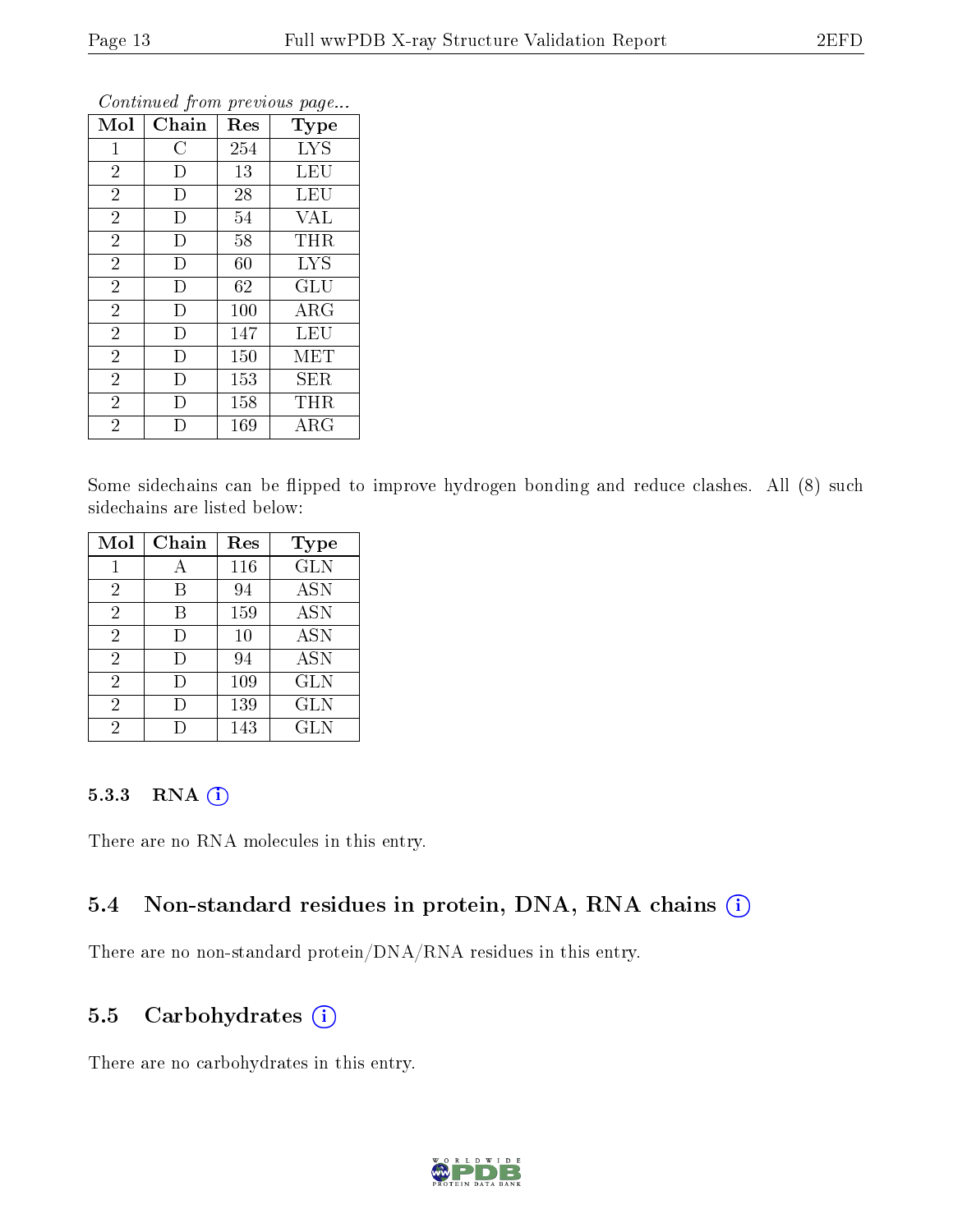### 5.6 Ligand geometry (i)

There are no ligands in this entry.

### 5.7 [O](https://www.wwpdb.org/validation/2017/XrayValidationReportHelp#nonstandard_residues_and_ligands)ther polymers (i)

There are no such residues in this entry.

### 5.8 Polymer linkage issues (i)

There are no chain breaks in this entry.

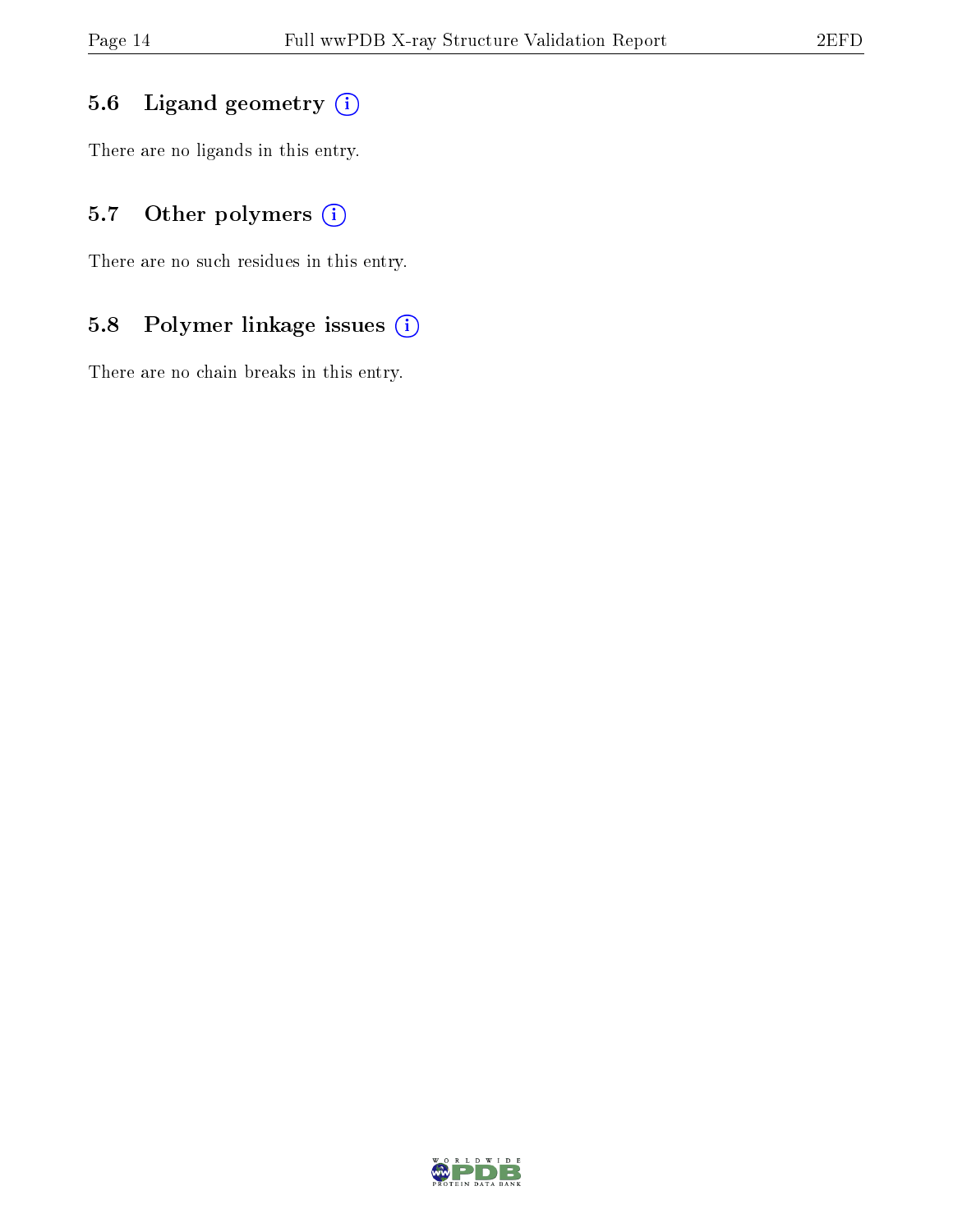## 6 Fit of model and data  $(i)$

## 6.1 Protein, DNA and RNA chains  $(i)$

In the following table, the column labelled  $#RSRZ> 2'$  contains the number (and percentage) of RSRZ outliers, followed by percent RSRZ outliers for the chain as percentile scores relative to all X-ray entries and entries of similar resolution. The OWAB column contains the minimum, median,  $95<sup>th</sup>$  percentile and maximum values of the occupancy-weighted average B-factor per residue. The column labelled ' $Q< 0.9$ ' lists the number of (and percentage) of residues with an average occupancy less than 0.9.

| Mol | Chain         | Analysed      | $<$ RSRZ $>$ | $\#\text{RSRZ}\text{>2}$ | $OWAB(A^2)$      | Q <sub>0.9</sub> |
|-----|---------------|---------------|--------------|--------------------------|------------------|------------------|
|     |               | 246/267(92%)  | $-0.12$      | $0$ 100 100              | 43, 56, 94, 101  |                  |
|     | $\mathcal{C}$ | 246/267(92%)  | 0.03         | 6 $(2\%)$<br>59<br>30    | 49, 65, 114, 127 |                  |
| -2  | B             | 152/181(83%)  | 0.22         | $3(1\%)$<br>36<br>65     | 46, 86, 106, 109 |                  |
| 2   | D             | 152/181(83%)  | 0.40         | 4 <br>11 (7%) 15         | 65, 92, 116, 118 |                  |
| All | All           | 796/896 (88%) | 0.09         | $20(2\%)$<br>57<br>29    | 43, 69, 113, 127 |                  |

All (20) RSRZ outliers are listed below:

| Mol            | ${\bf Chain}$         | Res | Type                 | $_{\rm RSRZ}$ |
|----------------|-----------------------|-----|----------------------|---------------|
| $\overline{2}$ | $\overline{D}$        | 29  | $\rm{ARG}$           | 7.3           |
| $\overline{2}$ | $\mathbf{D}$          | 53  | ALA                  | 4.9           |
| $\overline{2}$ | $\overline{\rm D}$    | 156 | <b>THR</b>           | 4.7           |
| $\overline{2}$ | $\mathbf{D}$          | 126 | ASP                  | 3.7           |
| $\overline{2}$ | $\mathbf D$           | 127 | <b>LEU</b>           | 3.6           |
| $\overline{2}$ | D                     | 155 | LYS.                 | 3.4           |
| $\overline{2}$ | $\boldsymbol{B}$      | 172 | PRO                  | 3.4           |
| $\overline{1}$ | $\overline{\rm C}$    | 25  | $\overline{PHE}$     | 3.4           |
| $\overline{2}$ | $\mathbf D$           | 28  | <b>LEU</b>           | 2.8           |
| $\overline{2}$ | D                     | 48  | PHE                  | 2.6           |
| $\overline{2}$ | $\boldsymbol{B}$      | 129 | ASP                  | 2.6           |
| $\overline{1}$ | $\overline{\rm C}$    | 20  | PRO                  | 2.5           |
| $\overline{2}$ | $\mathbf D$           | 129 | <b>ASP</b>           | 2.5           |
| $\mathbf{1}$   | $\overline{\text{C}}$ | 22  | ALA                  | 2.4           |
| $\mathbf{1}$   | $\overline{\rm C}$    | 63  | ALA                  | 2.3           |
| $\overline{2}$ | $\boldsymbol{B}$      | 150 | MET                  | 2.3           |
| $\overline{2}$ | $\mathbf{D}$          | 128 | LEU                  | 2.1           |
| $\mathbf{1}$   | $\overline{\rm C}$    | 21  | <b>SER</b>           | 2.1           |
| $\mathbf{1}$   | $\overline{C}$        | 65  | PRO                  | 2.0           |
| $\overline{2}$ | D                     | 56  | $\operatorname{ASP}$ | 2.0           |